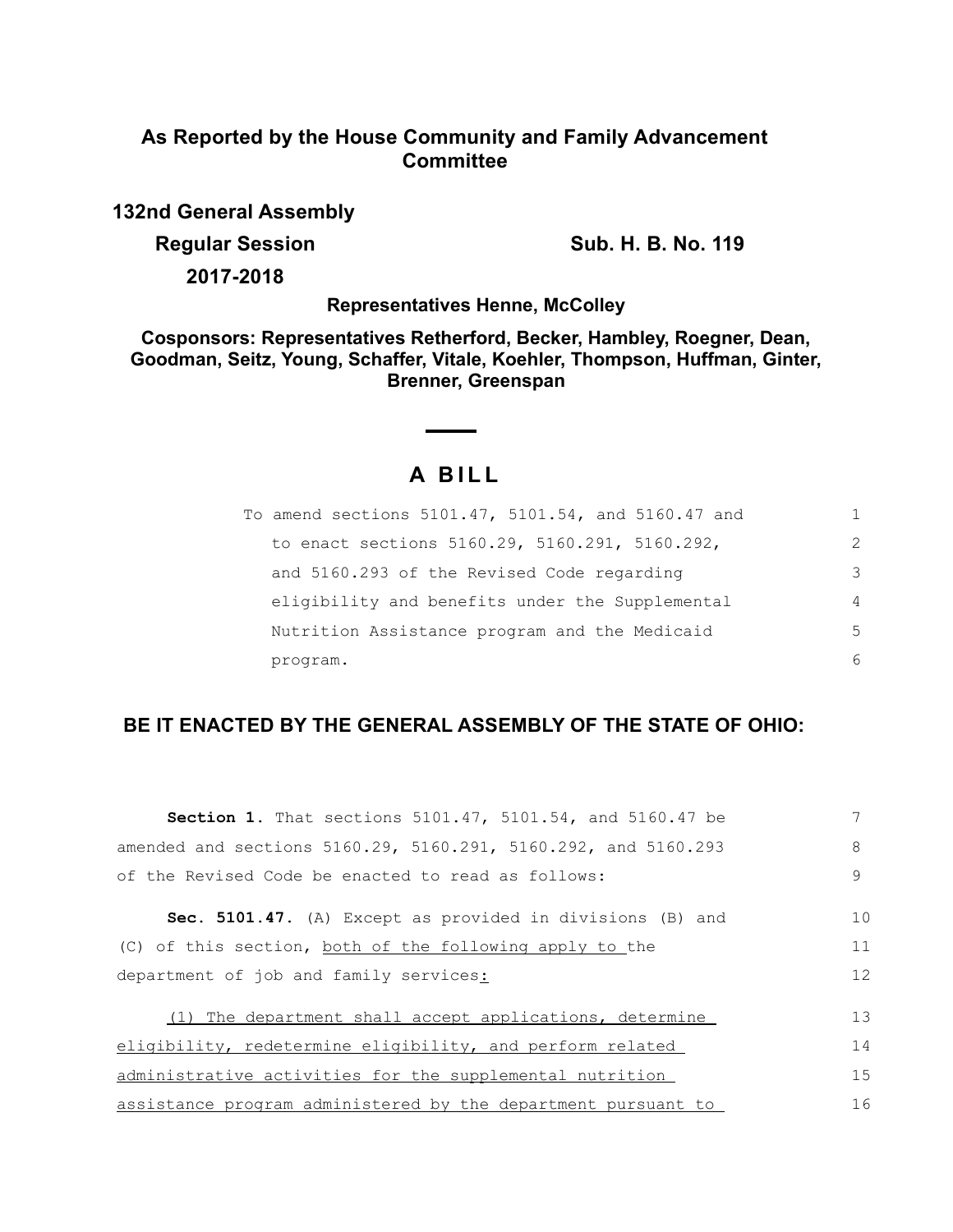| section 5101.54 of the Revised Code.                             | 17 |
|------------------------------------------------------------------|----|
| The department may assign the duties described in division       | 18 |
| (A) (1) of this section to any county department of job and      | 19 |
| family services.                                                 | 20 |
| (2) The department may accept applications, determine            | 21 |
| eligibility, redetermine eligibility, and perform related        | 22 |
| administrative activities for one or more of the following:      | 23 |
| (1) (a) Publicly funded child care provided under Chapter        | 24 |
| 5104. of the Revised Code;                                       | 25 |
| (2) The supplemental nutrition assistance program-               | 26 |
| administered by the department pursuant to section 5101.54 of    | 27 |
| the Revised Code:                                                | 28 |
| $(3)$ (b) Other programs administered by the department that     | 29 |
| the director of job and family services determines are           | 30 |
| supportive of children, adults, or families;                     | 31 |
| (4) (c) Other programs administered by the department            | 32 |
| regarding which the director determines administrative cost      | 33 |
| savings and efficiency may be achieved through the department    | 34 |
| accepting applications, determining eligibility, redetermining   | 35 |
| eligibility, or performing related administrative activities.    | 36 |
| (B) If federal law requires a face-to-face interview to          | 37 |
| complete an eligibility determination for a program specified in | 38 |
| or pursuant to division (A) of this section, the face-to-face    | 39 |
| interview shall not be conducted by the department of job and    | 40 |
| family services.                                                 | 41 |
| (C) Subject to division (B) of this section, if the              | 42 |
| department is required or elects to accept applications,         | 43 |
| determine eligibility, redetermine eligibility, and perform      | 44 |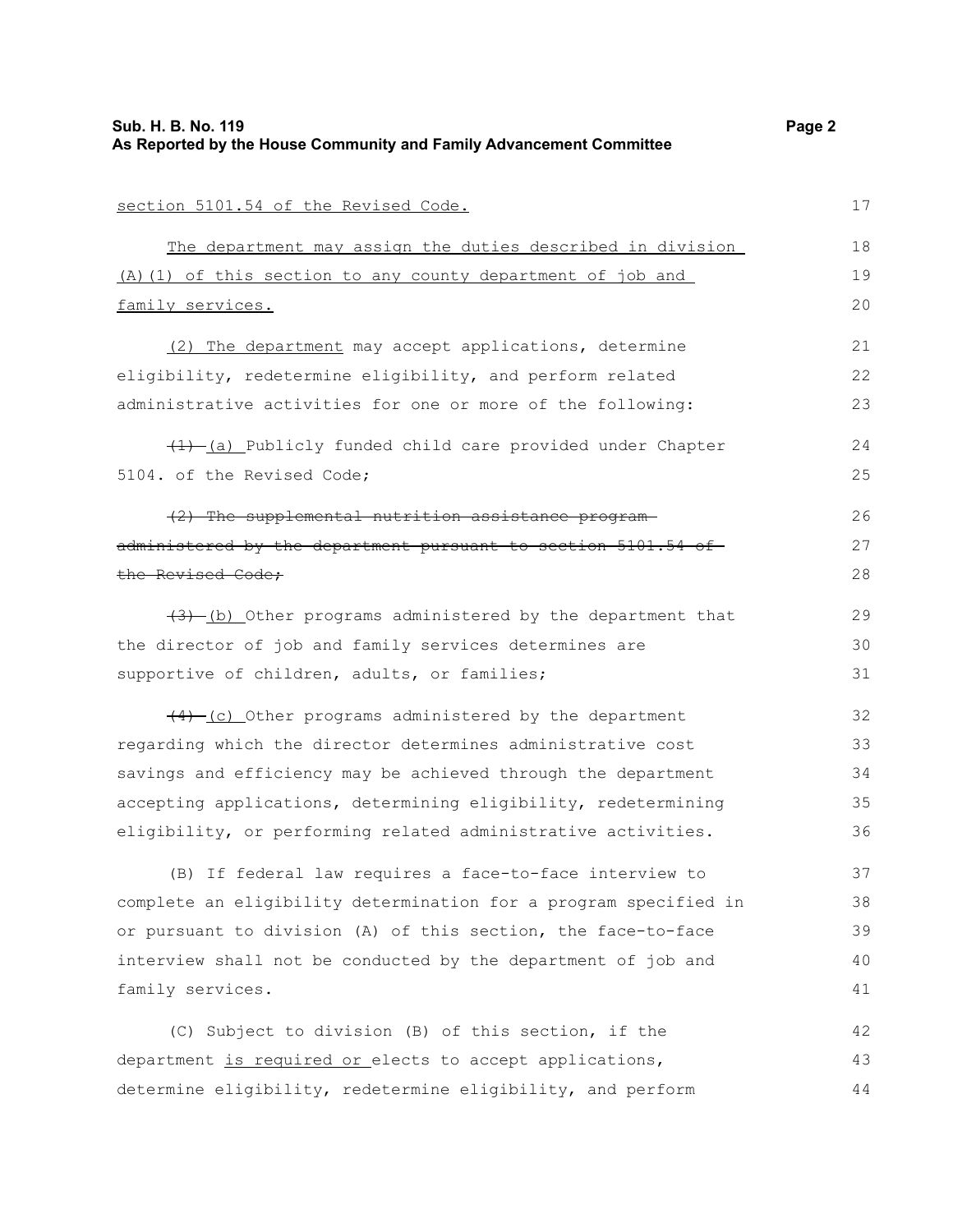related administrative activities for a program specified in or pursuant to division (A) of this section, both of the following apply: (1) An individual seeking services under the program may apply for the program to the department or to the entity that state law governing the program authorizes to accept applications for the program. (2) The department is subject to federal statutes and regulations and state statutes and rules that require, permit, or prohibit an action regarding accepting applications, determining or redetermining eligibility, and performing related administrative activities for the program. (D) The director may adopt rules as necessary to implement this section. **Sec. 5101.54.** (A) The director of job and family services shall administer the supplemental nutrition assistance program in accordance with the Food and Nutrition Act of 2008 (7 U.S.C. 2011 et seq.). The department  $of$  job and family services may: (1) Prepare and submit to the secretary of the United States department of agriculture a plan for the administration of the supplemental nutrition assistance program; (2) Prescribe forms for applications, certificates, reports, records, and accounts of county departments of job and family services, and other matters; (3) Require such reports and information from each county department of job and family services as may be necessary and advisable; (4) Administer and expend any sums appropriated by the 45 46 47 48 49 50 51 52 53 54 55 56 57 58 59 60 61 62 63 64 65 66 67 68 69 70 71 72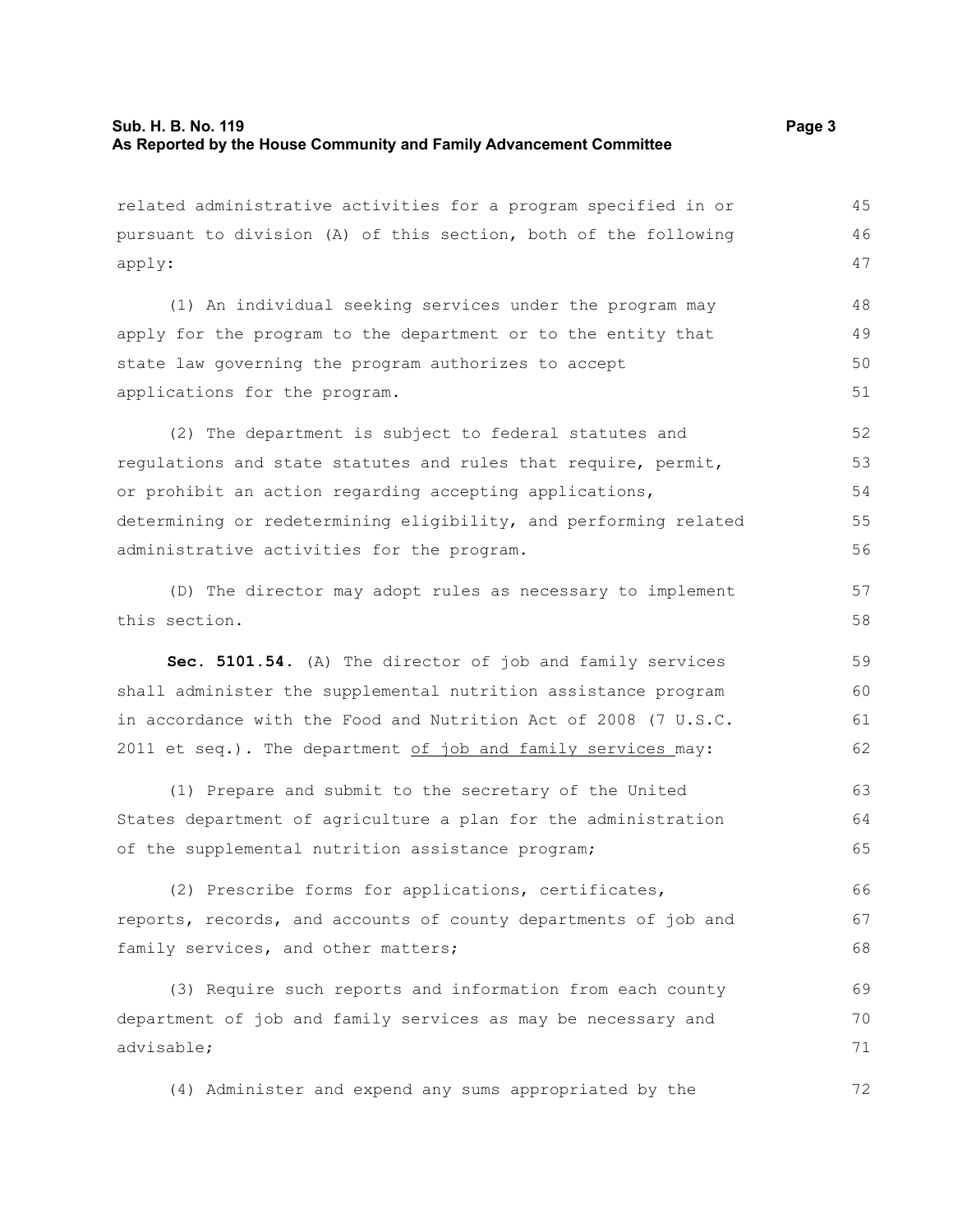#### **Sub. H. B. No. 119 Page 4 As Reported by the House Community and Family Advancement Committee**

general assembly for the purposes of the supplemental nutrition assistance program and all sums paid to the state by the United States as authorized by the Food and Nutrition Act of 2008;

(5) Conduct such investigations as are necessary;

(6) Enter into interagency agreements and cooperate with investigations conducted by the department of public safety, including providing information for investigative purposes, exchanging property and records, passing through federal financial participation, modifying any agreements with the United States department of agriculture, providing for the supply, security, and accounting of supplemental nutrition assistance program benefits for investigative purposes, and meeting any other requirements necessary for the detection and deterrence of illegal activities in the supplemental nutrition assistance program; 77 78 79 80 81 82 83 84 85 86 87

(7) Adopt rules in accordance with Chapter 119. of the Revised Code governing employment and training requirements of recipients of supplemental nutrition assistance program benefits, including rules specifying which recipients are subject to the requirements and establishing sanctions for failure to satisfy the requirements. The rules shall be consistent with 7 U.S.C. 2015, including its work and employment and training requirements, and, to the extent practicable, shall provide for the recipients to participate in work activities, developmental activities, and alternative work activities described in sections 5107.40 to 5107.69 of the Revised Code that are comparable to programs authorized by 7 U.S.C. 2015(d) (4). The rules may reference rules adopted under section 5107.05 of the Revised Code governing work activities, developmental activities, and alternative work activities described in 88 89 90 91 92 93 94 95 96 97 98 99 100 101 102

73 74 75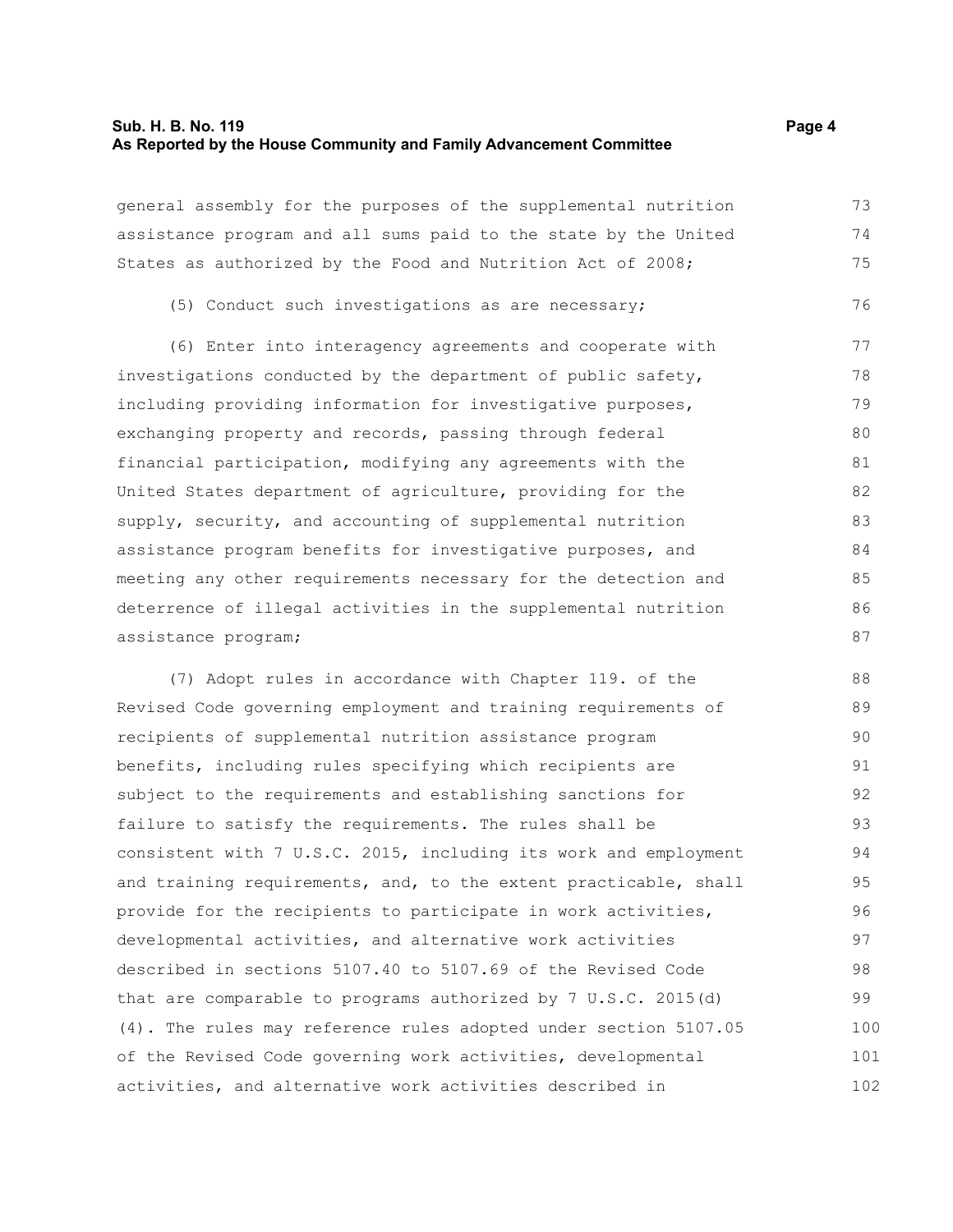requirements;

benefits;

sections 5107.40 to 5107.69 of the Revised Code. (8) Adopt rules in accordance with section 111.15 of the Revised Code that are consistent with the Food and Nutrition Act of 2008, as amended, and the regulations adopted thereunder, and this section governing the following: (a) Eligibility requirements for the supplemental nutrition assistance program; (b) Sanctions for failure to comply with eligibility (c) Allotment of supplemental nutrition assistance program 103 104 105 106 107 108 109 110 111 112 113

(d) To the extent permitted under federal statutes and regulations, a system under which some or all recipients of supplemental nutrition assistance program benefits subject to employment and training requirements established by rules adopted under division (A)(7) of this section receive the benefits after satisfying the requirements; 114 115 116 117 118 119

(e) Administration of the program by county departments of job and family services;

(f) Other requirements necessary for the efficient administration of the program. 122 123

(9) Submit a plan to the United States secretary of agriculture for the department of job and family services to operate a simplified supplemental nutrition assistance program pursuant to 7 U.S.C. 2035 under which requirements governing the Ohio works first program established under Chapter 5107. of the Revised Code also govern the supplemental nutrition assistance program in the case of households receiving supplemental 124 125 126 127 128 129 130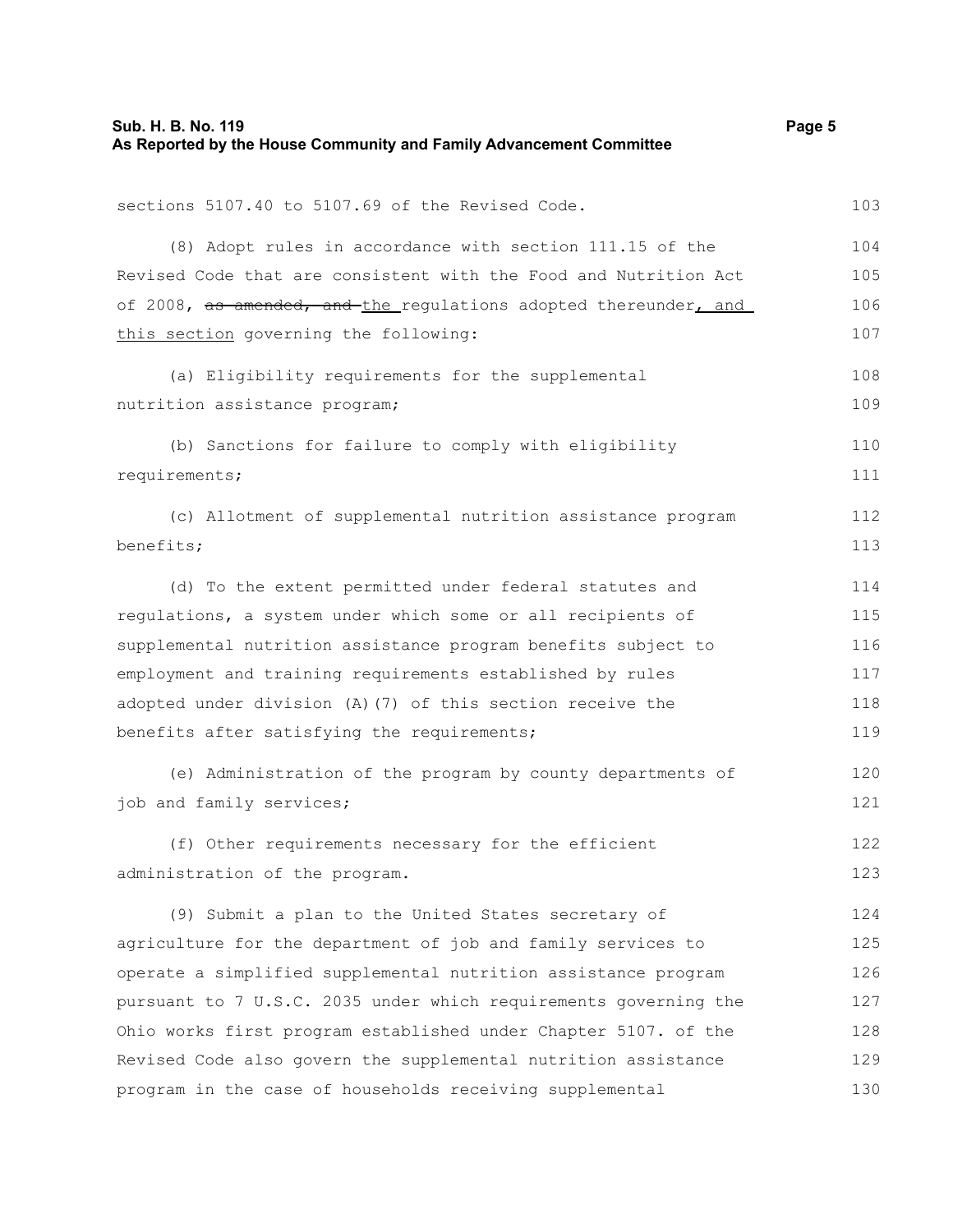nutrition assistance program benefits and participating in Ohio works first. (B) A household that is entitled to receive supplemental nutrition assistance program benefits and that is determined to be in immediate need of nutrition assistance $_{\tau}$  shall receive certification of eligibility for program benefits, pending verification, within twenty-four hours, or, if mitigating circumstances occur, within seventy-two hours, after application, if: (1) The results of the application interview indicate that the household will be eligible upon full verification; (2) Information sufficient to confirm the statements in the application has been obtained from at least one additional source, not a member of the applicant's household. Such information shall be recorded in the case file $_7$  and shall include: (a) The name of the person who provided the name of the information source; (b) The name and address of the information source; (c) A summary of the information obtained. The period of temporary eligibility shall not exceed one month from the date of certification of temporary eligibility. If eligibility is established by full verification, benefits shall continue without interruption as long as eligibility continues. There is no limit on the number of times a household may receive expedited certification of eligibility under this 131 132 133 134 135 136 137 138 139 140 141 142 143 144 145 146 147 148 149 150 151 152 153 154 155 156 157

division as long as before each expedited certification all of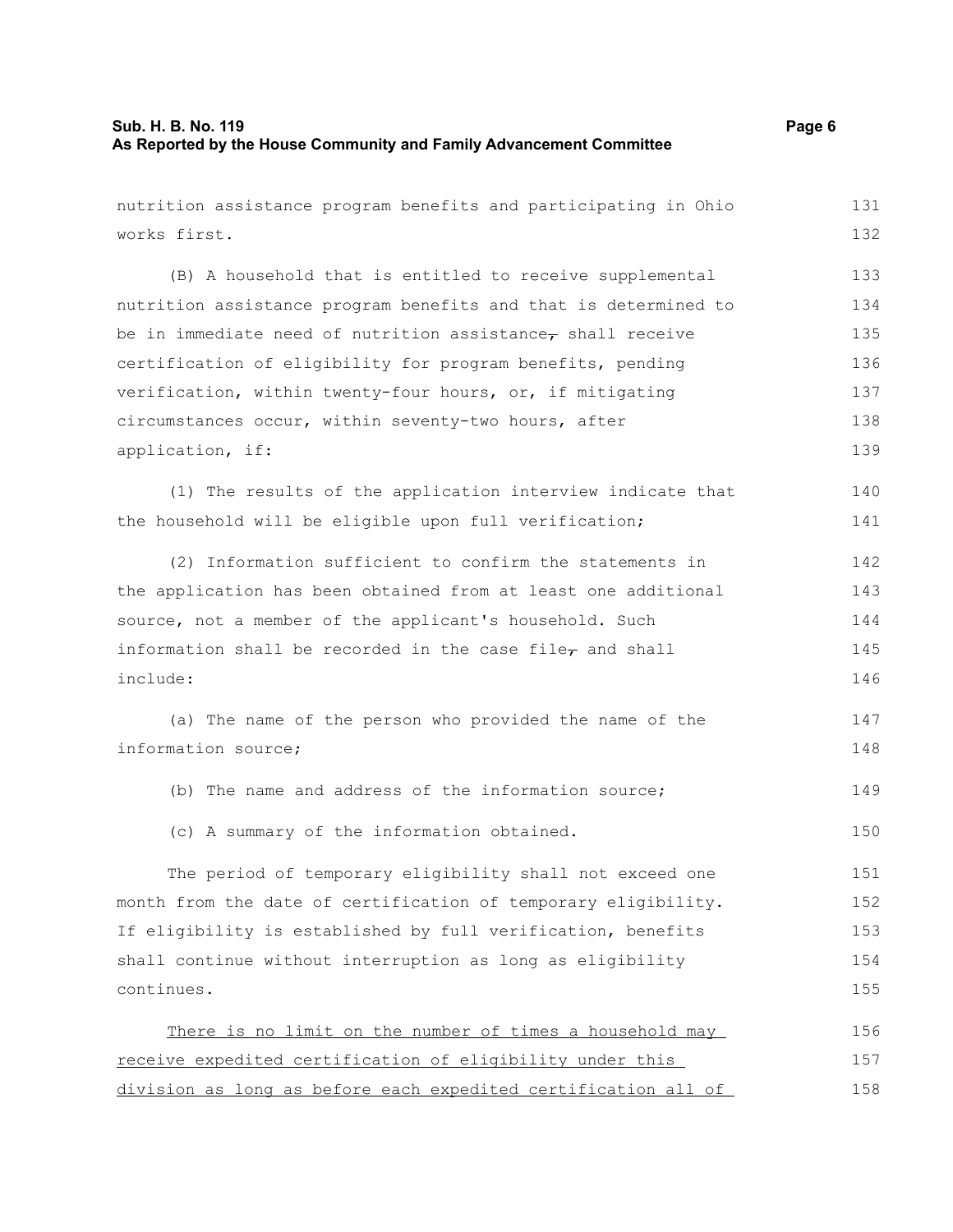#### **Sub. H. B. No. 119 Page 7 As Reported by the House Community and Family Advancement Committee**

| the information identified in division (F) (1) of this section   | 159 |
|------------------------------------------------------------------|-----|
| was verified for the household at the last expedited             | 160 |
| certification or the household's eligibility was certified under | 161 |
| normal processing standards since the last expedited             | 162 |
| certification.                                                   | 163 |
| At the time of application, the county department of job         | 164 |
| and family services shall provide to a household described in    | 165 |
| this division a list of community assistance programs that       | 166 |
| provide emergency food.                                          | 167 |
| (C) Before certifying supplemental nutrition assistance          | 168 |
| program benefits, the department shall verify the eligibility of | 169 |
| each household in accordance with division (F) of this section.  | 170 |
| All applications shall be approved or denied through full        | 171 |
| verification within thirty days from receipt of the application  | 172 |
| by the county department of job and family services.             | 173 |
| (D) Nothing in this section shall be construed to prohibit       | 174 |
| the certification of households that qualify under federal       | 175 |
| regulations to receive supplemental nutrition assistance program | 176 |
| benefits without charge under the Food and Nutrition Act of      | 177 |
| 2008.                                                            | 178 |
| (E) Any person who applies for the supplemental nutrition        | 179 |
| assistance program shall receive a voter registration            | 180 |
| application under section 3503.10 of the Revised Code.           | 181 |
| (F) (1) In order to verify household eligibility as              | 182 |
| required by federal regulations and this section, the department | 183 |
| shall, except as provided in division (F)(2) of this section,    | 184 |
| verify at least the following information before certifying      | 185 |
| supplemental nutrition assistance program benefits:              | 186 |

(a) Household composition;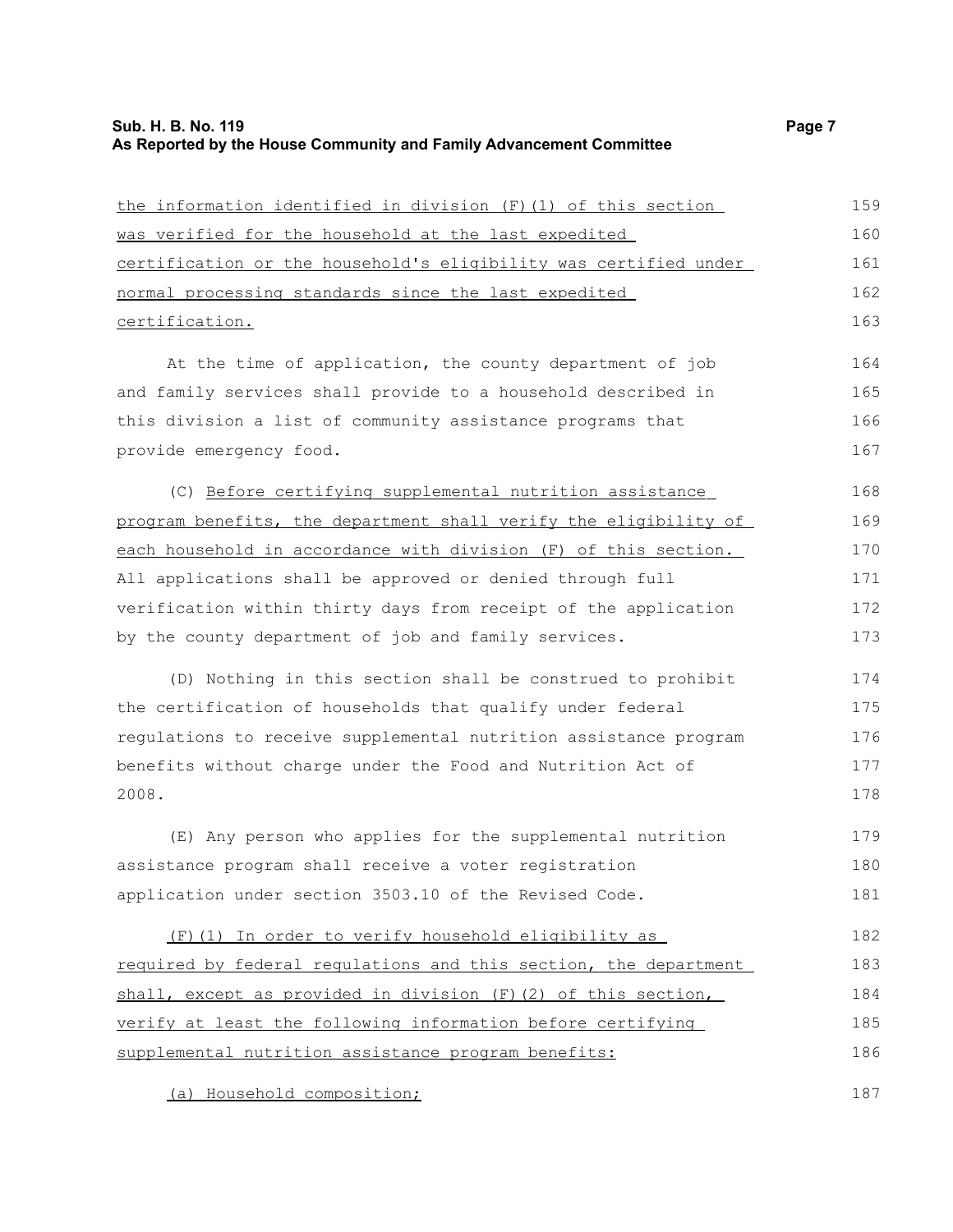| Page 8<br>Sub. H. B. No. 119<br>As Reported by the House Community and Family Advancement Committee |     |
|-----------------------------------------------------------------------------------------------------|-----|
| (b) Identity;                                                                                       | 188 |
| (c) Citizenship and alien eligibility status;                                                       | 189 |
| (d) Social security numbers;                                                                        | 190 |
| (e) State residency status;                                                                         | 191 |
| (f) Disability status;                                                                              | 192 |
| (q) Gross nonexempt income;                                                                         | 193 |
| (h) Utility expenses;                                                                               | 194 |
| (i) Medical expenses;                                                                               | 195 |
| (j) Enrollment status in other state-administered public                                            | 196 |
| assistance programs within and outside this state;                                                  | 197 |
| (k) Any available information related to potential                                                  | 198 |
| identity fraud or identity theft.                                                                   | 199 |
| (2) A household's eligibility for supplemental nutrition                                            | 200 |
| assistance program benefits may be certified before all of the                                      | 201 |
| information identified in division (F)(1) of this section is                                        | 202 |
| verified if the household's certification is being expedited                                        | 203 |
| under division (B) of this section.                                                                 | 204 |
| (3) On at least a quarterly basis and consistent with                                               | 205 |
| federal requlations, as information is received by a county                                         | 206 |
| department of job and family services, the county department                                        | 207 |
| shall review and act on information identified in division (F)                                      | 208 |
| (1) of this section that indicates a change in circumstances                                        | 209 |
| that may affect eligibility, to the extent such information is                                      | 210 |
| available to the department.                                                                        | 211 |
| (4) Consistent with federal regulations, as part of the                                             | 212 |
| application for public assistance and before certifying benefits                                    | 213 |
| under the supplemental nutrition assistance program, the                                            | 214 |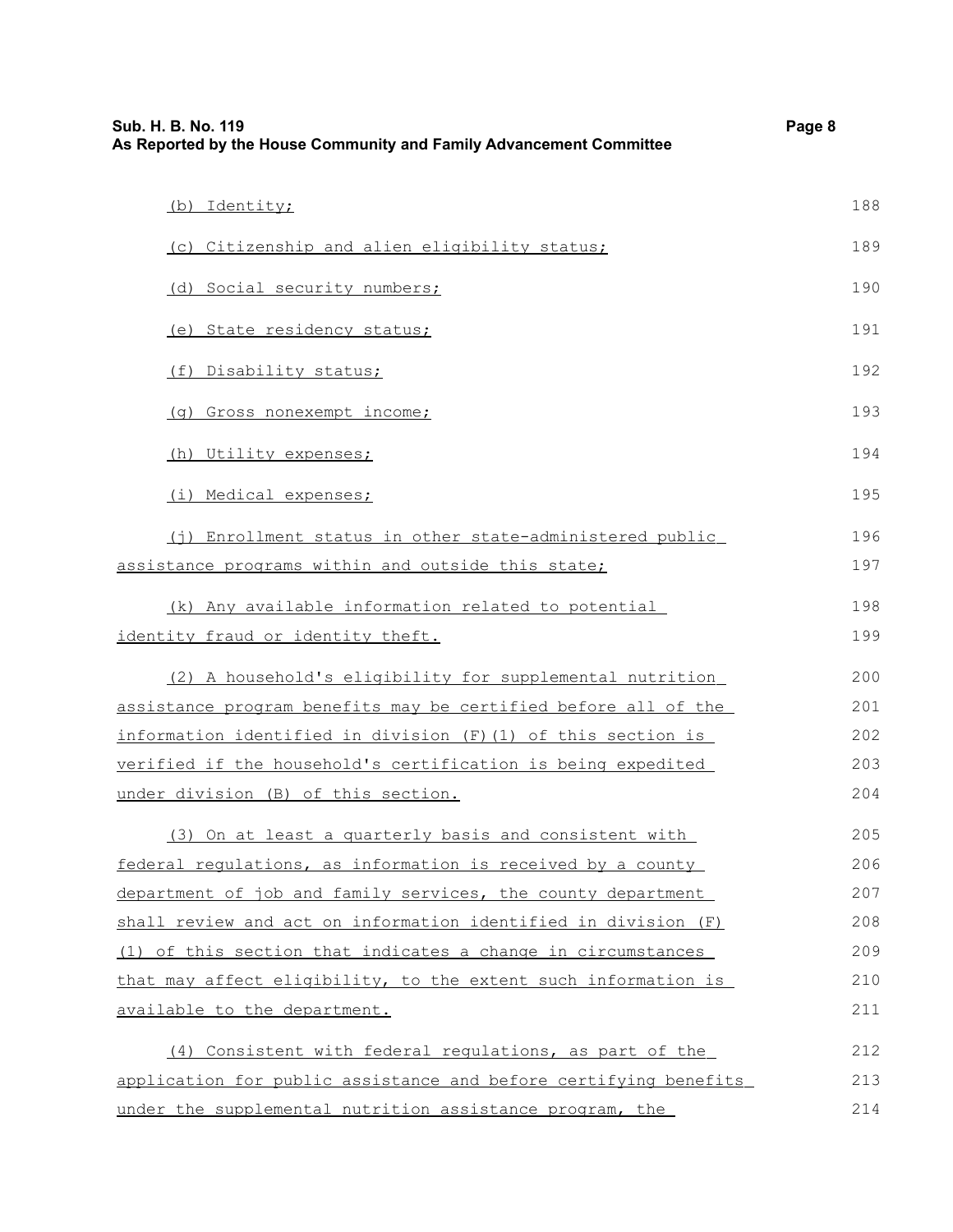| department shall require an applicant, or a person acting on the    | 215 |
|---------------------------------------------------------------------|-----|
| applicant's behalf, to verify the identity of the members of the    | 216 |
| applicant household.                                                | 217 |
| (5) (a) The department shall sign a memorandum of                   | 218 |
| understanding with any department, agency, or division as needed    | 219 |
| to obtain the information identified in division (F) (1) of this    | 220 |
| section.                                                            | 221 |
| (b) The department may contract with one or more                    | 222 |
| <u>independent vendors to provide the information identified in</u> | 223 |
| division (F)(1) of this section.                                    | 224 |
| (c) Nothing in this section prevents the department or a            | 225 |
| county department of job and family services from receiving or      | 226 |
| <u>reviewing additional information related to eligibility not</u>  | 227 |
| identified in this section or from contracting with one or more     | 228 |
| independent vendors to provide additional information not           | 229 |
| identified in this section.                                         | 230 |
| (6) The department shall explore joining a multistate               | 231 |
| cooperative, such as the national accuracy clearinghouse, to        | 232 |
| identify individuals enrolled in public assistance programs         | 233 |
| <u>outside of this state.</u>                                       | 234 |
| (G) If the department receives information concerning a             | 235 |
| household certified to receive supplemental nutrition assistance    | 236 |
| program benefits that indicates a change in circumstances that      | 237 |
| may affect eligibility, the department shall take action in         | 238 |
| accordance with federal regulations, including verifying unclear    | 239 |
| information, providing prior written notice of a change or          | 240 |
| adverse action, and notifying the household of the right to a       | 241 |
| fair hearing.                                                       | 242 |
|                                                                     |     |

 (H) In the case of suspected fraud, the department shall 243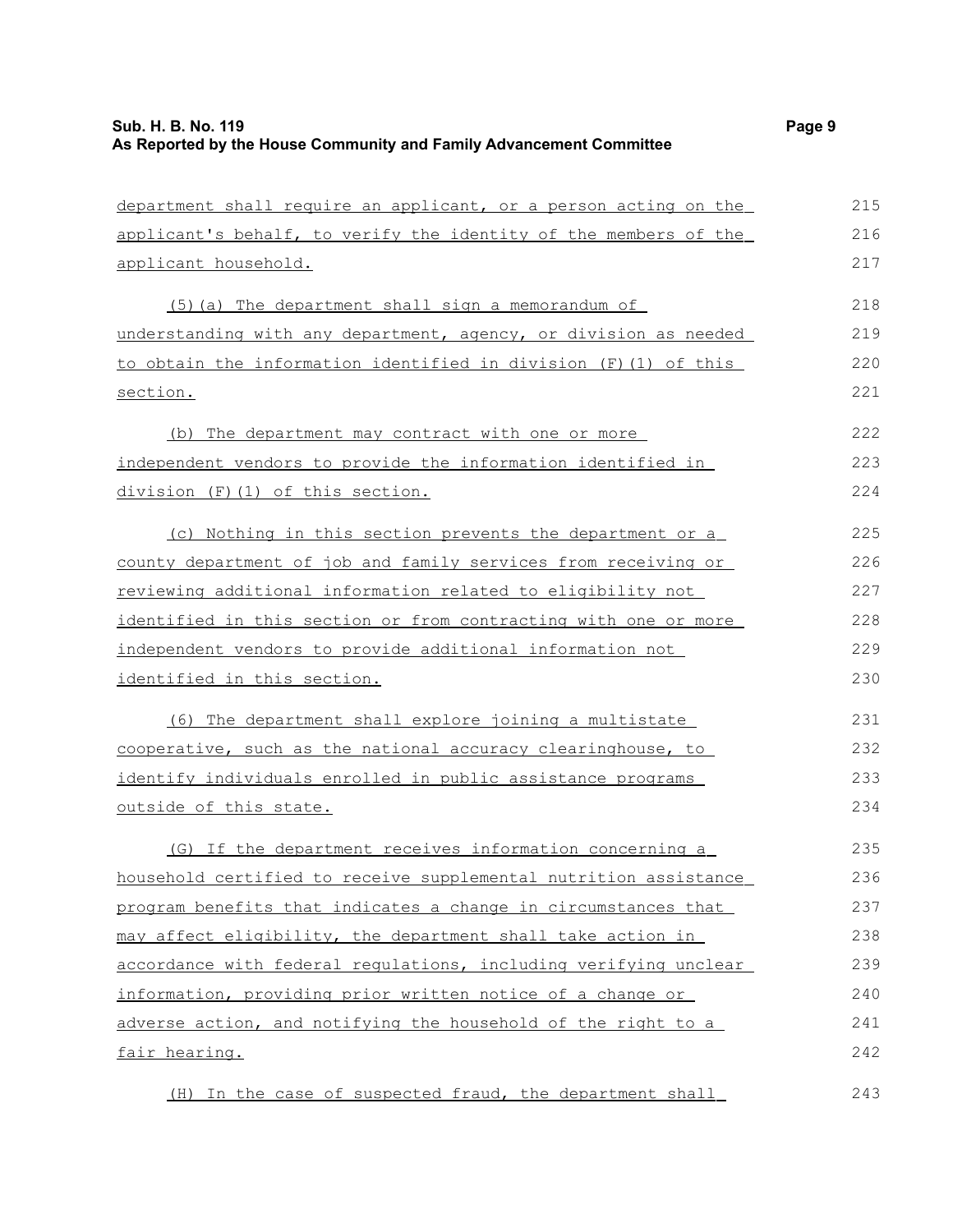| refer the case for an administrative disqualification hearing or | 244 |
|------------------------------------------------------------------|-----|
| to the county prosecutor of the county in which the applicant or | 245 |
| recipient resides for investigation, or both.                    | 246 |
| (I) The department shall adopt rules in accordance with          | 247 |
| Chapter 119. of the Revised Code to implement divisions (F) to   | 248 |
| (H) of this section.                                             | 249 |
| (J) Except as prohibited by federal law, the department          | 250 |
| may assign any of the duties described in this section to any    | 251 |
| county department of job and family services.                    | 252 |
| Sec. 5160.29. (A) As part of the process of determining an       | 253 |
| individual's eligibility for a medical assistance program, at    | 254 |
| least all of the following information about the individual      | 255 |
| shall be verified:                                               |     |
| (1) Identity;                                                    | 257 |
| (2) Citizenship and alien eligibility;                           | 258 |
| (3) Social security number;                                      | 259 |
| (4) State residency status;                                      | 260 |
| (5) Disability status;                                           | 261 |
| (6) Gross nonexempt income;                                      | 262 |
| (7) Household status;                                            | 263 |
| (8) Medical expenses;                                            | 264 |
| (9) Enrollment status in other state-administered public         | 265 |
| assistance programs within and outside the state.                | 266 |
| (B) As part of the process of determining an individual's        | 267 |
| eligibility for a medical assistance program, each applicant, or | 268 |
| a person acting on the applicant's behalf, shall verify the      | 269 |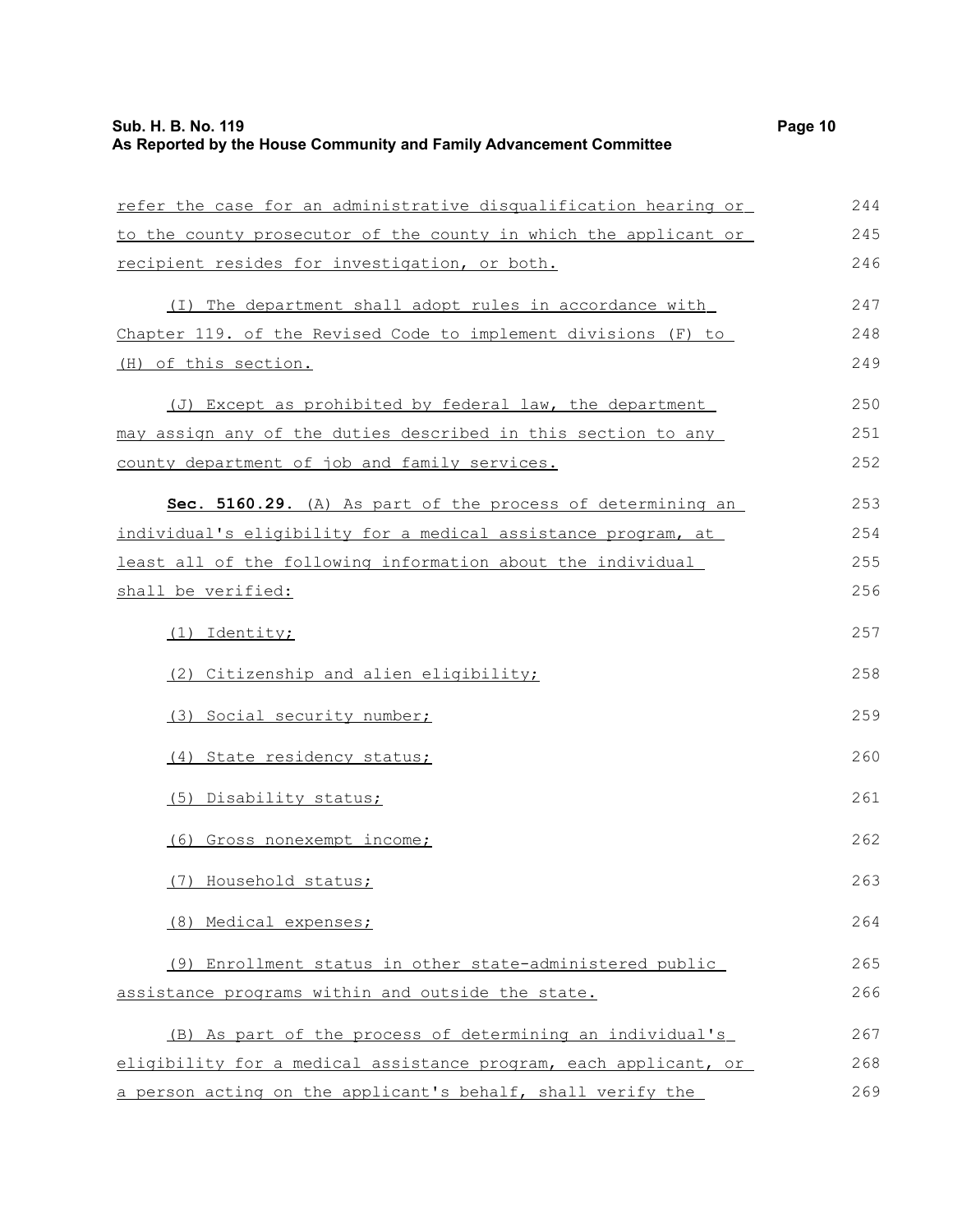| Sub. H. B. No. 119                                                  | Page 11 |
|---------------------------------------------------------------------|---------|
| As Reported by the House Community and Family Advancement Committee |         |

| applicant's identity.                                           | 270 |
|-----------------------------------------------------------------|-----|
| (C)(1) The department of medicaid shall sign a memorandum       | 271 |
| of understanding with any department, agency, or division as    | 272 |
| needed to obtain the information specified in division (A) of   | 273 |
| this section.                                                   | 274 |
| (2) The department may contract with one or more                | 275 |
| independent vendors to provide the information identified in    | 276 |
| division (A) of this section.                                   | 277 |
| Sec. 5160.291. (A) (1) As information described in division     | 278 |
| (A) of section 5160.29 of the Revised Code is received by the   | 279 |
| department of medicaid or an entity with which the department   | 280 |
| has entered into an agreement under section 5160.30 of the      | 281 |
| Revised Code, the department or entity shall do both of the     | 282 |
| following on at least a quarterly basis and in accordance with  | 283 |
| federal regulations:                                            | 284 |
| (a) Review the information to determine whether it              | 285 |
| indicates a change in circumstances that may affect eligibility | 286 |
| for a medical assistance program;                               | 287 |
| (b) Take appropriate action.                                    | 288 |
| (2) Division (A)(1) of this section applies only to the         | 289 |
| extent information described in division (A) of section 5160.29 | 290 |
| of the Revised Code is available to the department or entity.   | 291 |
| (B) If the department of medicaid or an entity with which       | 292 |
| the department has entered into an agreement under section      | 293 |
| 5160.30 of the Revised Code receives information concerning a   | 294 |
| medical assistance recipient that indicates a change in         | 295 |
| circumstances that may affect the recipient's continued         | 296 |
| eligibility for the medical assistance program in which the     | 297 |
| recipient is enrolled, the department or entity shall take      | 298 |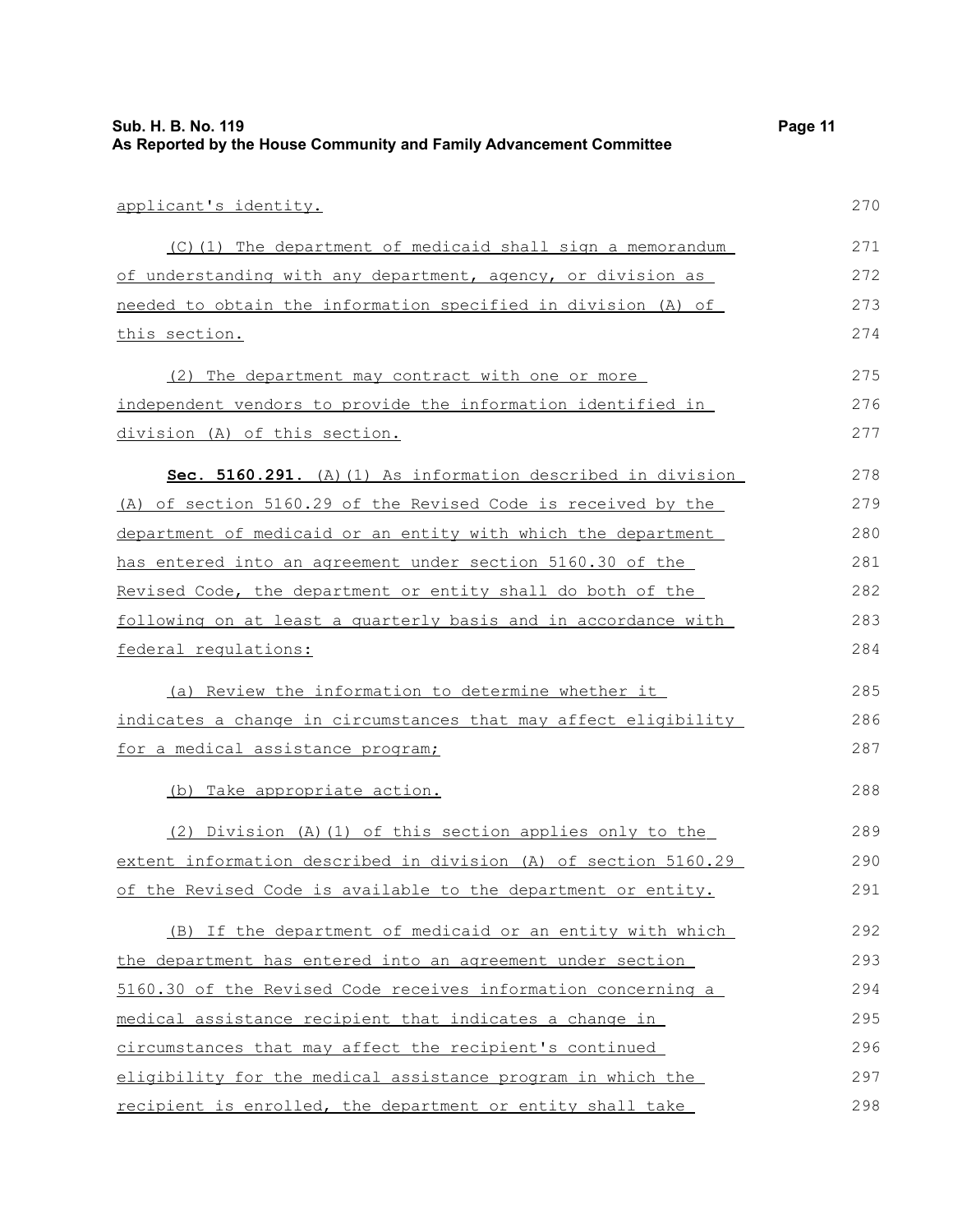| appropriate action, including verifying unclear information,     | 299 |
|------------------------------------------------------------------|-----|
| providing prior written notice of a change or adverse action,    | 300 |
| and notifying the recipient of the right to appeal under section | 301 |
| 5160.31 of the Revised Code.                                     | 302 |
| Sec. 5160.292. If a violation of section 2913.401 of the         | 303 |
| Revised Code or a similar offense is suspected in the process of | 304 |
| determining or redetermining a medical assistance recipient's    | 305 |
| eligibility, the case shall be referred for investigation to the | 306 |
| county prosecutor of the county in which the medical assistance  | 307 |
| recipient resides, referred for an administrative                | 308 |
| disqualification hearing, or both.                               | 309 |
| Sec. 5160.293. Nothing in sections 5160.29 to 5160.292 of        | 310 |
| the Revised Code prevents the department of medicaid or any      | 311 |
| entity with which the department has entered into an agreement   | 312 |
| under section 5160.30 of the Revised Code from doing either of   | 313 |
| the following:                                                   | 314 |
| (A) Receiving or reviewing information related to                | 315 |
| individuals' eligibility for a medical assistance program beyond | 316 |
| the information specified in division (A) of section 5160.29 of  | 317 |
| the Revised Code;                                                | 318 |
| (B) Contracting with one or more independent vendors to          | 319 |
| provide such additional information for such purpose.            | 320 |
| Sec. 5160.47. (A) The department of medicaid shall enter-        | 321 |
| do both of the following:                                        | 322 |
| (1) Enter into any necessary agreements with the United          | 323 |
| States department of health and human services and neighboring   | 324 |
| states to join and participate as an active member in the public | 325 |
| assistance reporting information system <sub>i</sub>             | 326 |
| (2) Explore joining other multistate cooperatives, such as       | 327 |